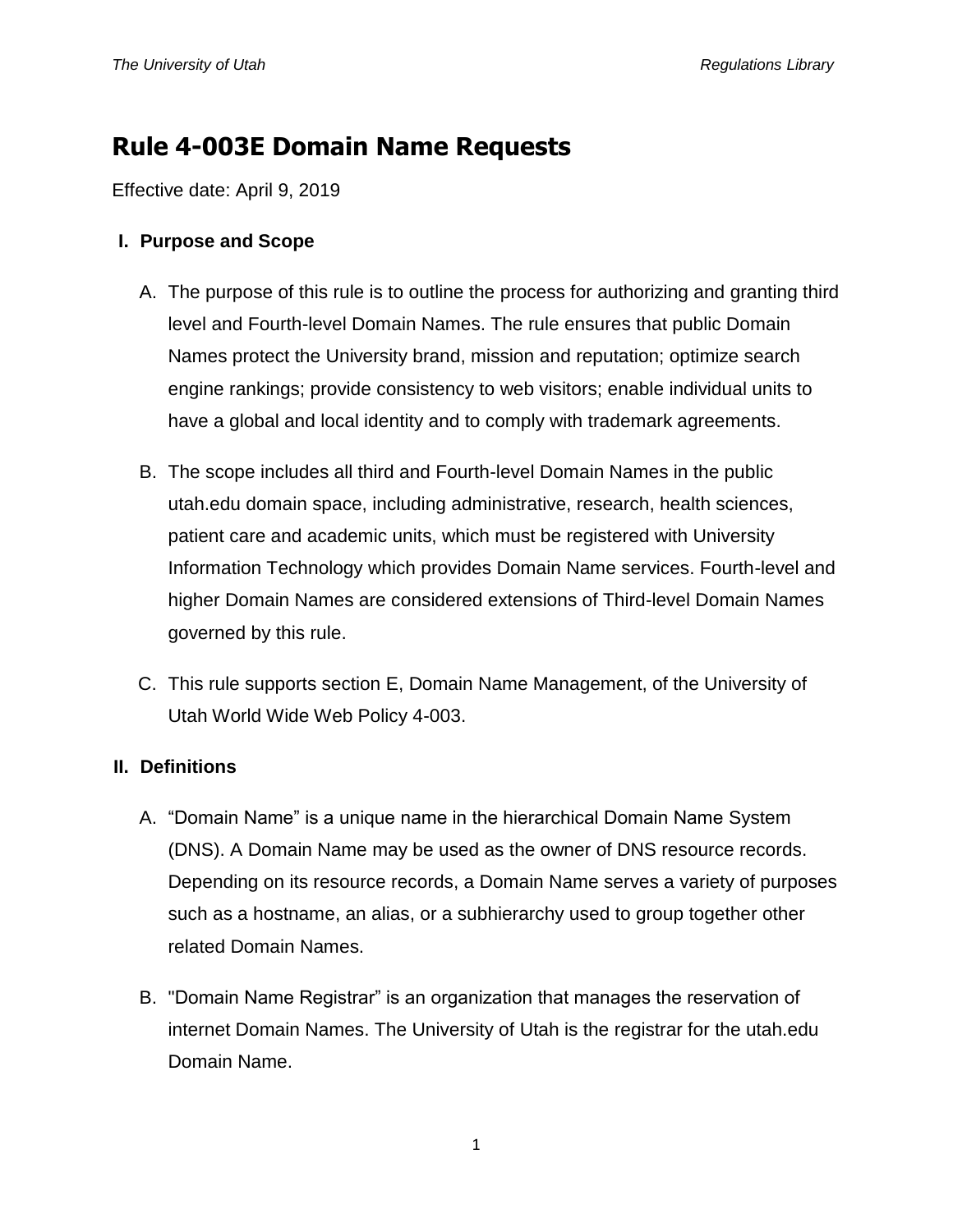- C. "Fifth-level Domain Name" is a Domain Name consisting of five labels, such as m.lib.med.utah.edu.
- D. "Fourth-level Domain Name" is a Domain Name consisting of four labels, such as lib.med.utah.edu or www.business.utah.edu. The www is counted as a domain level.
- E. "Redirect (URL Redirection, Domain Redirection)" is a technique for using a web page address that subsequently directs the web browser to deliver content from a different address. Redirection takes place on an HTML page-by-page basis, via server-side scripting, or on-demand from redirection services.
- F. "Second-level (root) Domain Name" is a Domain Name consisting of two labels, such as utah.edu.
- G. "Subdomain" is a Domain Name that falls under a parent Domain Name in the DNS hierarchy; for example, law.utah.edu is a subdomain of utah.edu.
- H. "Sub-directory" is a directory or folder that is served under the Domain Name; such as utah.edu/students or it.utah.edu/leadership/committee.html.
- I. "Third-level Domain Name" is a Domain Name consisting of three labels, such as umail.utah.edu or business.utah.edu.
- J. "Top-level Domain" is the highest level of Domain Names on the internet, such as com, net and org.
- K. "Uniform Resource Locator (URL)" specifies the location of a particular web resource and is referred to as a web address.

### **III. Rule**

A. Organizational Units may request a Third-level Domain Name (e.g., it.utah.edu, honors.utah.edu, continue.utah.edu) from University Information Technology (UIT).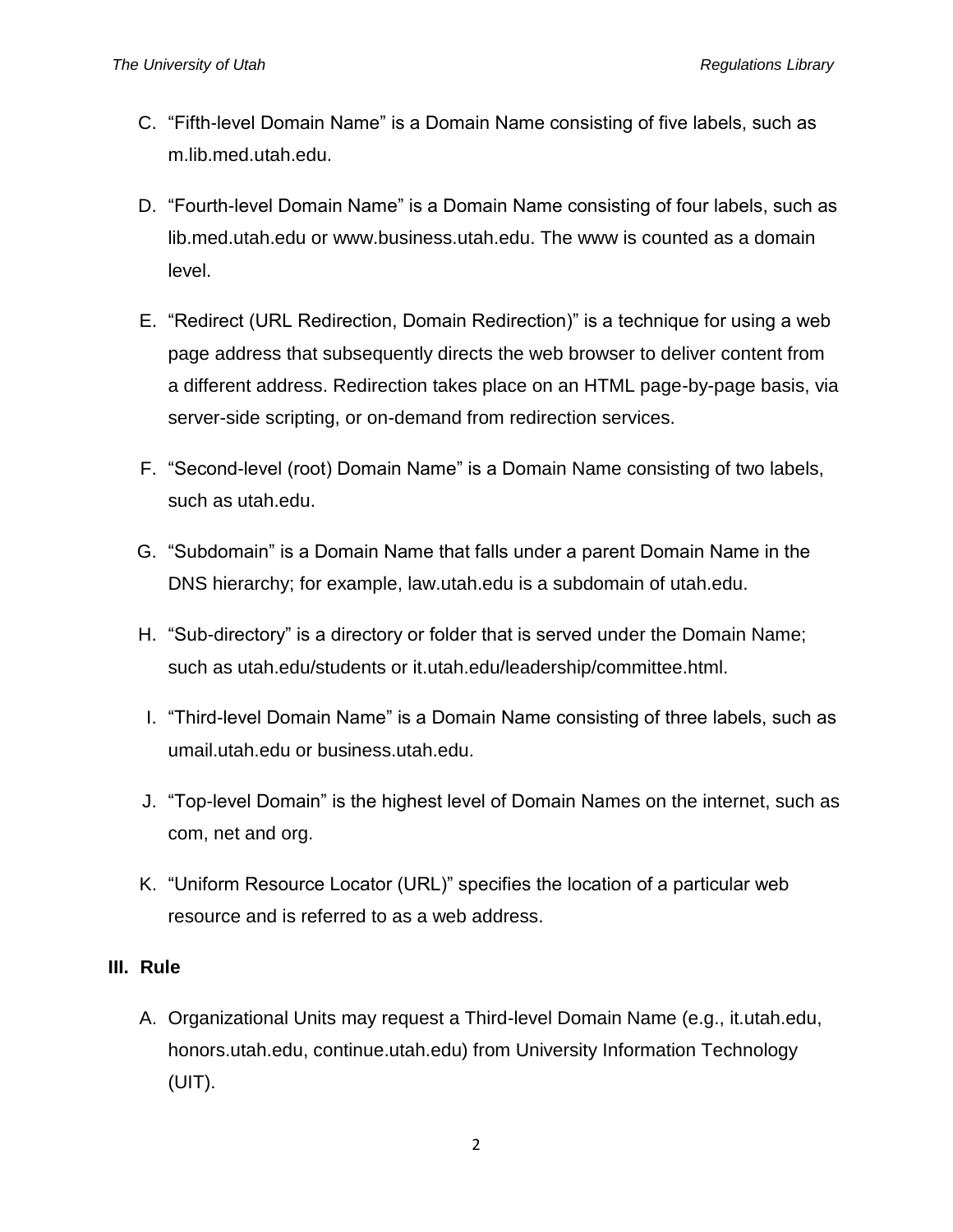- B. Organizational Units may request a public-facing Fourth-level Domain Name (e.g., nutrition.health.utah.edu or marketing.business.utah.edu) from University Information Technology (UIT).
- C. Domain Name requests will be evaluated against guidelines for appropriateness; if approved, UIT will set up the Domain Name service.
- D. Public-facing Third-level Domain Names and Fourth-level Domain Names should enhance the web presence of the University of Utah. Domain Names should also:
	- 1. Minimize ambiguity
	- 2. Protect the brand and name of the University of Utah
	- 3. Avoid acronyms (exceptions may be made for highly recognizable institutional acronyms)
	- 4. Avoid clever names
	- 5. Avoid abbreviated names (full-word Domain Names improve search engine results)
- E. The use of Ute, Utes, or Swoop is reserved for Athletics only and must comply with legal agreements such as those signed with the Ute Tribe.
- F. Individual names (such as John) are not allowed as a Third-level Domain. Organizational Units may decide the structure for faculty pages, staff directories, lab pages, etc.
- G. Organizational Unit Domain Names. UIT will grant Third-level Domain Names and public-facing Fourth-level Domain Names that meet the guidelines for appropriateness based on the type of Organizational Unit. Domain Name assignments for organizational units will use the following criteria: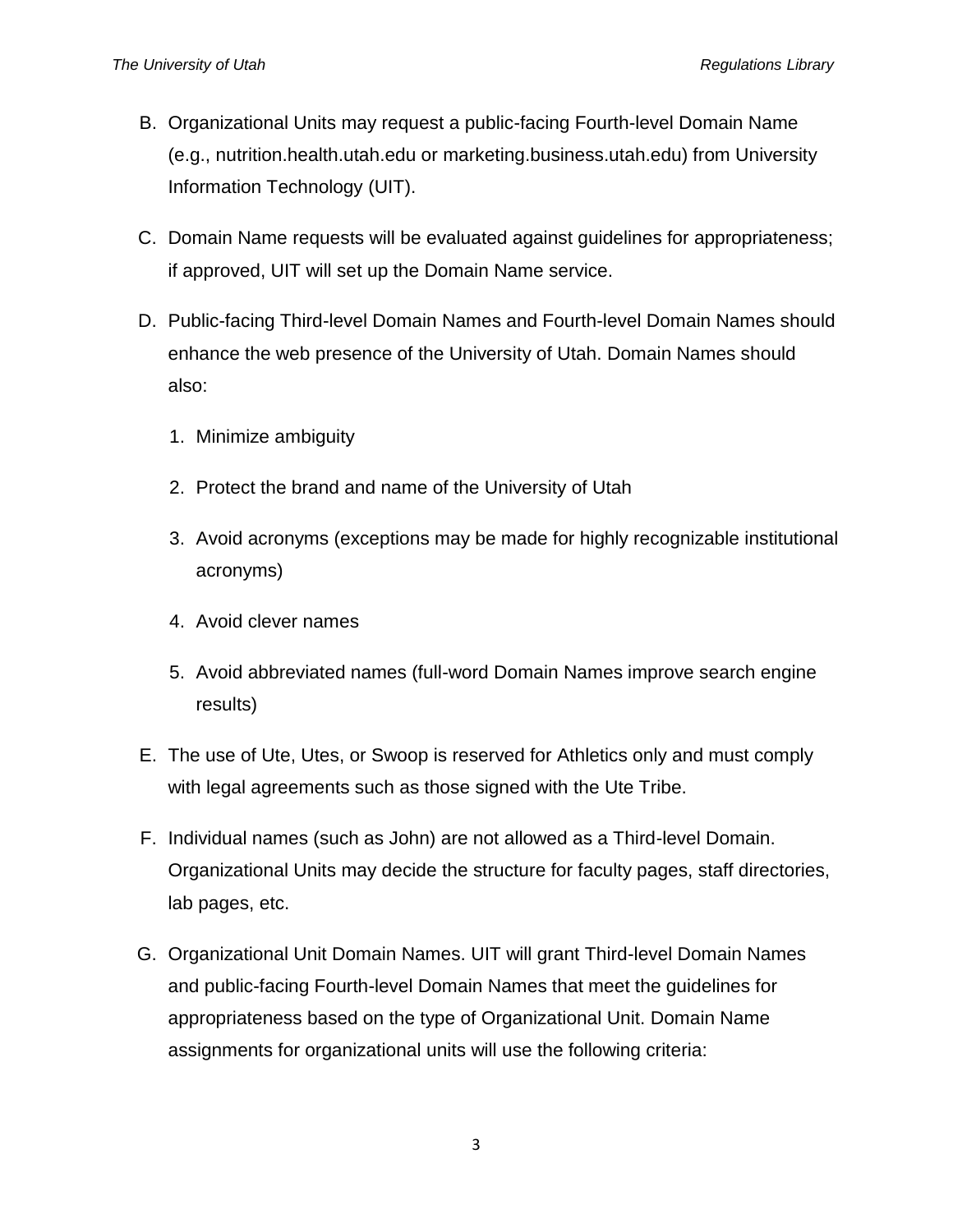- 1. Colleges/Departments Colleges and schools are granted Third-level Domain Names upon request. Departments and programs may be granted Third-level Domain Names if prior permission and approval is obtained from the cognizant dean. Alternately, departments and programs may be hosted at a sub-directory level of the college or school domain (e.g. health.utah.edu/nutrition), or may be hosted on a Fourth-level Domain Name (e.g. nutrition.health.utah.edu).
- 2. Business Units/departments Business units are granted Third-level Domain Names upon request. Business departments and programs are typically hosted at a sub-directory level (e.g. hr.utah.edu/wellu), but may be granted Third-level Domain Names if prior permission and approval is obtained from the cognitive vice president. Business departments and programs may also be hosted on a Fourth-level Domain Name (e.g. wellu.hr.utah.edu).
- 3. Centers and Institutes Centers and Institutes may be granted a Third-level Domain Name if approved by the cognizant vice president.
- 4. Interdisciplinary Programs Interdisciplinary programs which may not be administered by a single college, school, or business unit may be granted a Third-level Domain Name if approved by the cognizant vice president.
- 5. Central University Functions Central University functions that are used by multiple audiences at the University such as Kronos, CIS, Umail or central enrollment functions such as admissions or tuition may be granted Third-level Domain Names.
- H. Non-organizational unit Domain Name requests. Certain non-organizational Domain Names may be requested using the policy exception process below.
	- 1. Special campaigns or events Requests for Third-level Domain Names for special campaigns or events may be requested through the policy exception process.

4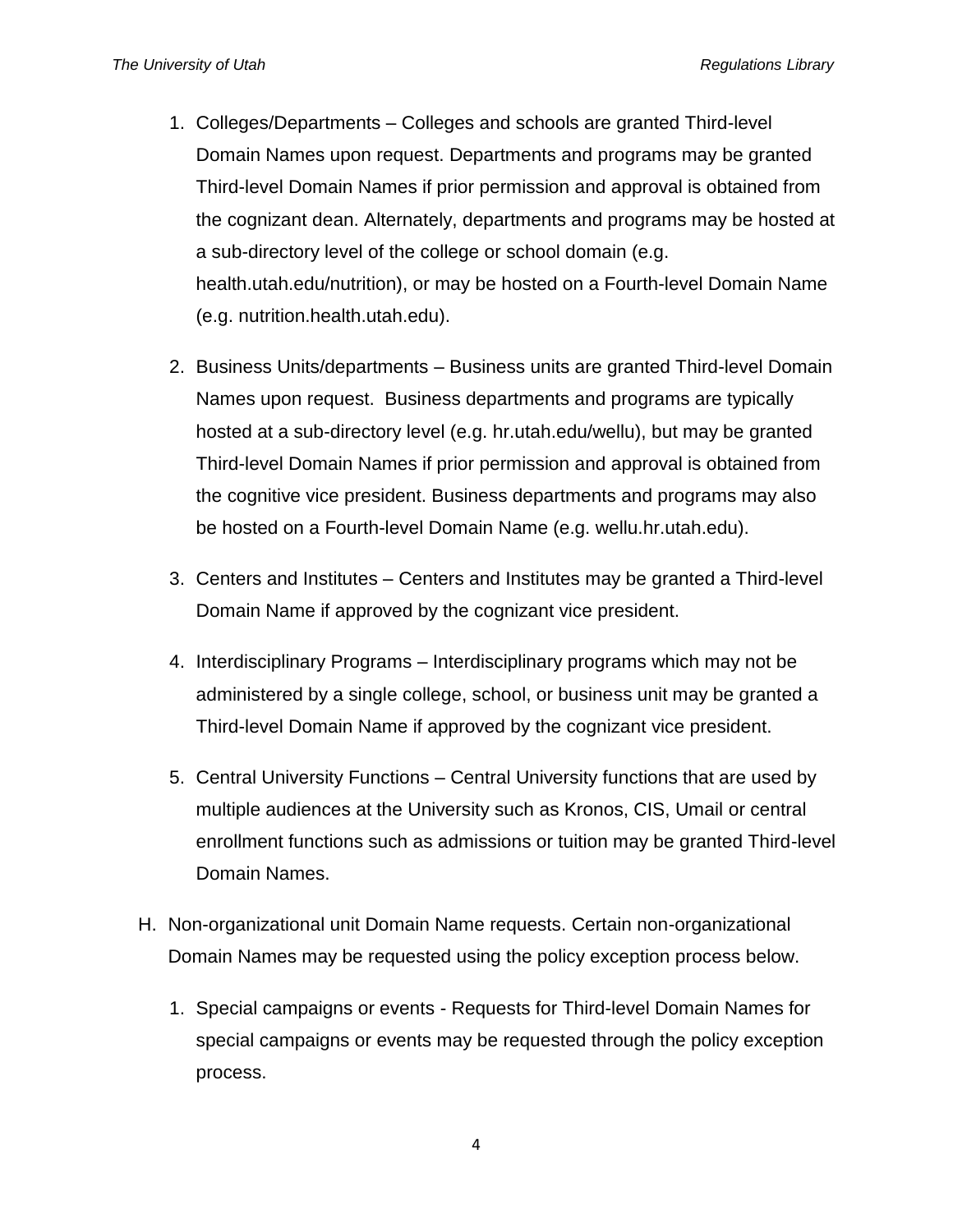- 2. Multiple Domain Names In rare cases, multiple Domain Names may be granted which resolve to the same Web Site (e.g. financialaid.utah.edu and scholarships.utah.edu). In such cases, requests should follow the policy exception process.
- 3. Home page functions All main utah.edu home page functions should be served from a subdirectory of utah.edu (e.g. utah.edu/events or utah.edu/news). Third-level Doman Names may be requested through the exception policy, such as search.utah.edu.
- I. All approved domain requests will be granted versions both with and without www (e.g. http://www.utah.edu and [http://utah.edu\)](http://utah.edu/).
- J. Grace Period Existing Domain Names as of December 2018 will be maintained for a period of two years; by December 2020, all Domain Names must be registered and meet the requirements of this policy or the Domain Name will be deactivated.
- K. Any new Domain Name that is granted but not actively used within a one-year period will be deactivated.
- L. The Chief Information Officer will be responsible for purchasing the utah.edu domain and related Domain Names to protect the brand (e.g. as new top-level domains become available; .tv, .biz, etc.).
- M. Policy exceptions and appeals If an administrative, research, health sciences, patient care or academic unit wishes to request a Domain Name outside of the policy, an exception may be granted. Requests for exception must be signed by the appropriate dean or cognizant authority and presented to the Office of the CIO. An exceptions/appeals committee consisting of the Deputy CIO, the Chief Information Officer and the Chief Marketing & Communications Officer or their designees will approve or deny the request and notify the requester within 10 working days. All decisions of the committee are final.

5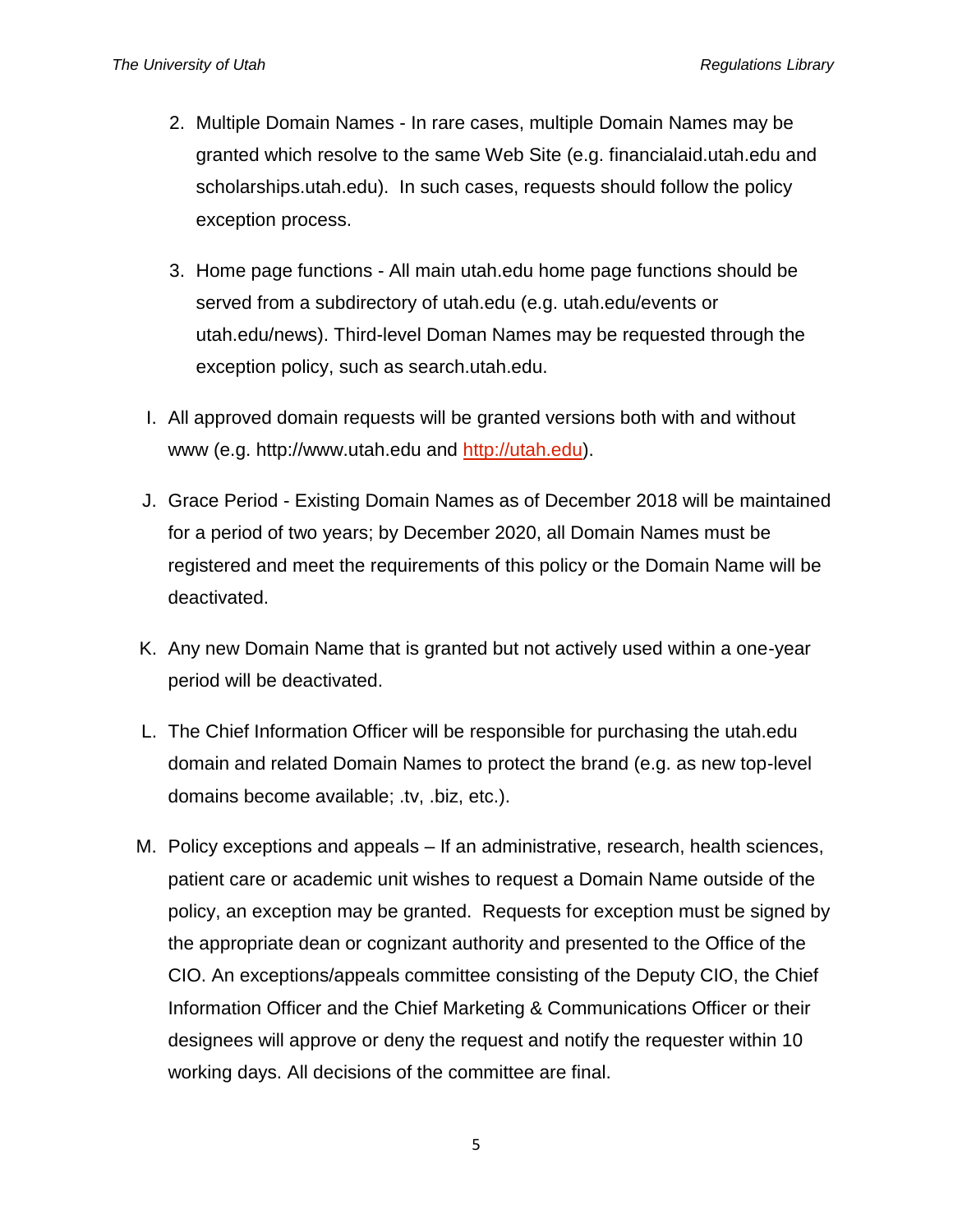# **IV. Rules, Procedures, Guidelines, Forms and other Related Resources**

- A. Rules
	- 1. TBD
- B. Procedures
	- 1. Domain Name request
	- 2. Domain policy exception requests TBD
	- 3. Domain policy decision appeals TBD
- C. Guidelines
	- 1. TBD
- D. Forms
	- 1. TBD
- E. Other Related Resources
	- 1. [University Branding & Identity](https://umc.utah.edu/resources/branding-guidelines/)
	- 2. [University Trademarks & Licensing](https://trademarks.utah.edu/)

### **V. References**

1. TBD

# **VI. Contacts**

The designated contact officials for this Policy are:

A. Policy Owner (primary contact person for questions and advice): Deputy Chief Information Officer, 801-581-3100